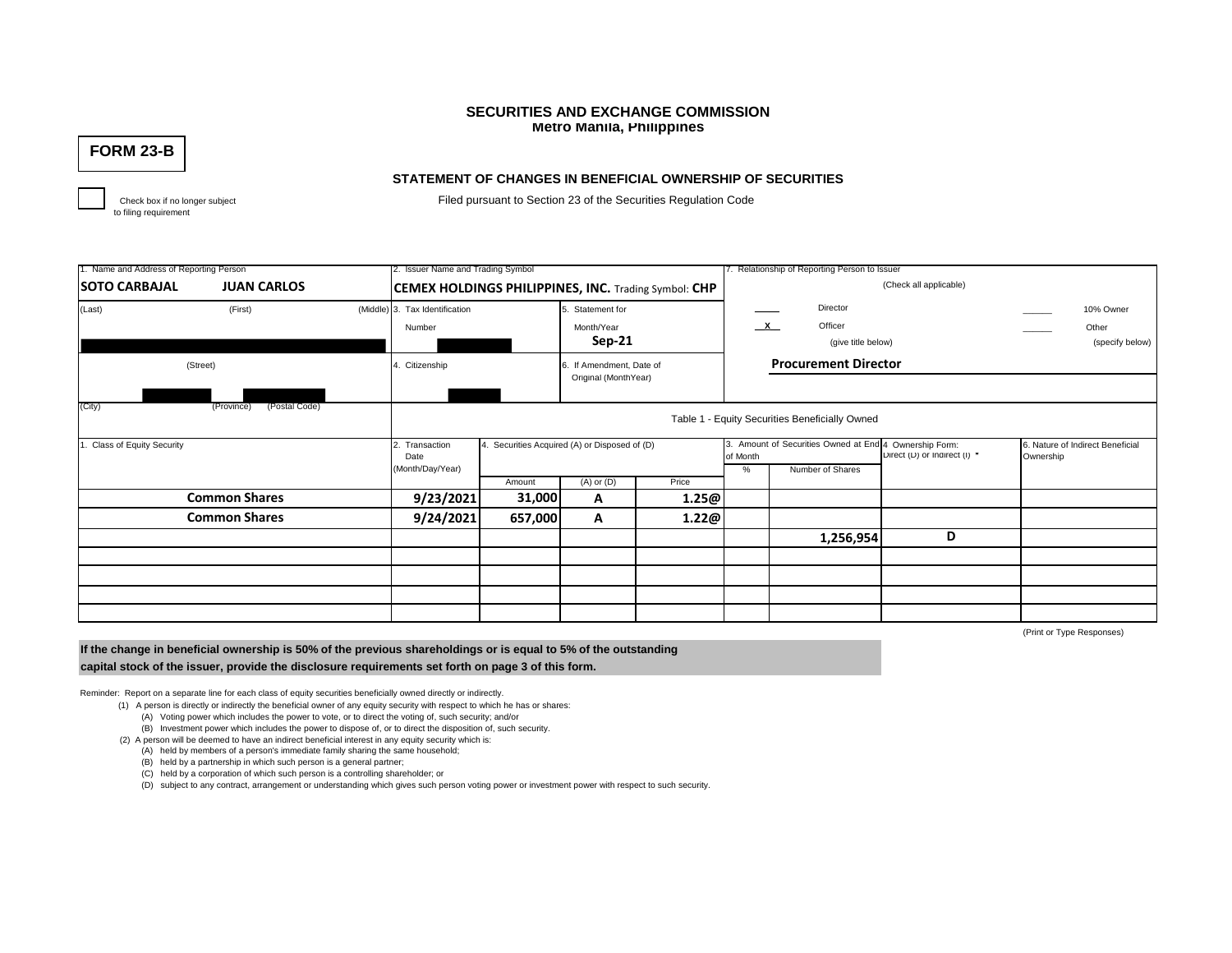## **FORM 23-B** (continued) **Table II - Derivative Securities Acquired, Disposed of, or Beneficially Owned (e.g., warrants, options, convertible securities)**

| 1. Derivative Security | 2. Conversion or 3. Transaction<br><b>Exercise Price</b><br>of Derivative<br>Security | Date<br>(Month/Day/Yr) | 4. Number of Derivative Securities<br>Acquired (A) or Disposed of (D)<br>Amount | $(A)$ or $(D)$ | 5. Date<br>Exercisable and<br><b>Expiration Date</b><br>(Month/Day/Year)<br>Date Exercisable<br>Expiration<br>Date |  | 6. Title and Amount of<br><b>Underlying Securities</b><br>Amount or<br>Title<br>Number |           | 7. Price of<br>Derivative<br>Security | 8. No. of<br>Derivative<br>Securities<br>Beneficially<br>Owned at<br>End of<br>Month | ship Form of Indirect<br>of Derivativ Beneficial<br>Direct (D)<br><b>or</b><br>indirect (I) | 9. Owner- 10. Nature<br>Security; Ownership |
|------------------------|---------------------------------------------------------------------------------------|------------------------|---------------------------------------------------------------------------------|----------------|--------------------------------------------------------------------------------------------------------------------|--|----------------------------------------------------------------------------------------|-----------|---------------------------------------|--------------------------------------------------------------------------------------|---------------------------------------------------------------------------------------------|---------------------------------------------|
| N/A                    |                                                                                       |                        |                                                                                 |                |                                                                                                                    |  |                                                                                        | of Shares |                                       |                                                                                      |                                                                                             |                                             |
|                        |                                                                                       |                        |                                                                                 |                |                                                                                                                    |  |                                                                                        |           |                                       |                                                                                      |                                                                                             |                                             |
|                        |                                                                                       |                        |                                                                                 |                |                                                                                                                    |  |                                                                                        |           |                                       |                                                                                      |                                                                                             |                                             |
|                        |                                                                                       |                        |                                                                                 |                |                                                                                                                    |  |                                                                                        |           |                                       |                                                                                      |                                                                                             |                                             |
|                        |                                                                                       |                        |                                                                                 |                |                                                                                                                    |  |                                                                                        |           |                                       |                                                                                      |                                                                                             |                                             |
|                        |                                                                                       |                        |                                                                                 |                |                                                                                                                    |  |                                                                                        |           |                                       |                                                                                      |                                                                                             |                                             |
|                        |                                                                                       |                        |                                                                                 |                |                                                                                                                    |  |                                                                                        |           |                                       |                                                                                      |                                                                                             |                                             |
|                        |                                                                                       |                        |                                                                                 |                |                                                                                                                    |  |                                                                                        |           |                                       |                                                                                      |                                                                                             |                                             |
|                        |                                                                                       |                        |                                                                                 |                |                                                                                                                    |  |                                                                                        |           |                                       |                                                                                      |                                                                                             |                                             |
|                        |                                                                                       |                        |                                                                                 |                |                                                                                                                    |  |                                                                                        |           |                                       |                                                                                      |                                                                                             |                                             |
|                        |                                                                                       |                        |                                                                                 |                |                                                                                                                    |  |                                                                                        |           |                                       |                                                                                      |                                                                                             |                                             |

Explanation of Responses:

**10-Oct-21**

Date

Note: File **three (3**) copies of this form, one of which must be manually signed. Attach additional sheets if space provided is insufficient.